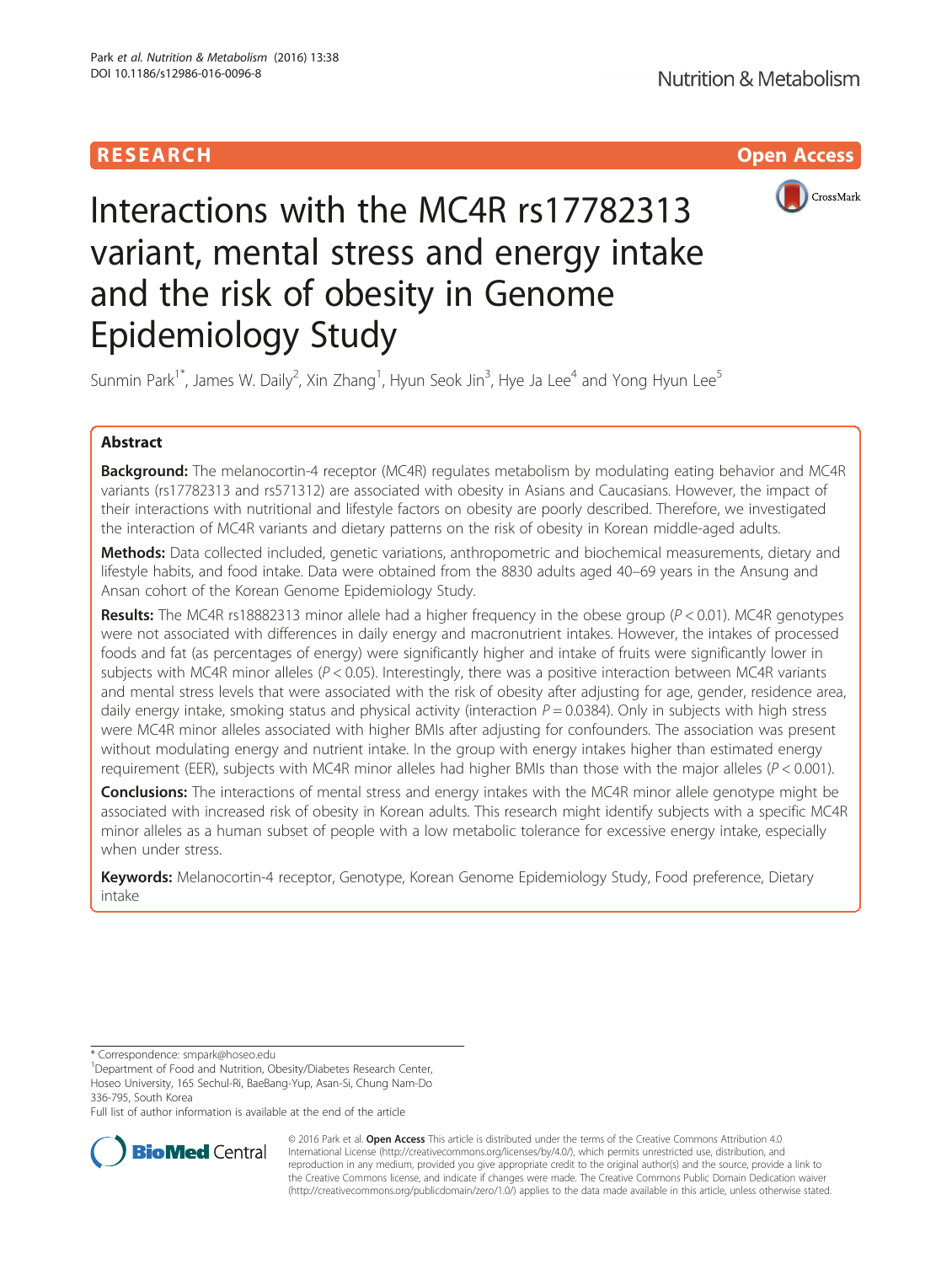# Background

Obesity is a significant health challenge worldwide and has negative impacts on health, from reducing life expectancy to increasing the risks of several diseases. It is believed that the main reasons for the increase in obesity in the last 40 years are changes in lifestyle and food supply, behavioral factors such as physical inactivity, and unhealthy diets including more processed foods. However, obesity is also caused by interactions among genetic variants, and is highly heritable [\[1](#page-9-0)].

Genome-wide association studies (GWAS) are powerful tools for discovering genetic variants associated with obesity and other diseases [\[2](#page-9-0), [3](#page-9-0)]. The first gene discovered to have variants associated with obesity was fat mass and obesity-associated protein (FTO) [[4\]](#page-9-0). Other genes associated with obesity have since been reported, including the melanocortin-4 receptor (MC4R) [[5\]](#page-9-0), adiponectin, C1Q and collagen domain containing [[6\]](#page-9-0), brain-derived neurotrophic factor [\[7](#page-9-0)], leptin [\[8](#page-9-0)], peroxisome proliferator-activated receptor gamma-2 [[9\]](#page-9-0) and SH2B1 genes [[10](#page-9-0)]. Among these genes, some single-nucleotide polymorphisms (SNPs) near MC4R (rs17782313, rs571312, rs17700144, and rs2331841) are strongly associated with obesity in adults, adolescents, and children, indicating that subjects with minor alleles of these SNPs typically exhibit higher BMIs than those with the major allele [[3, 11](#page-9-0)–[13](#page-9-0)]. An association between MC4R rs17782313 and obesity has been reported in a European population [\[11](#page-9-0), [14](#page-9-0)]. There was also a strong association between MC4R rs17782313 polymorphisms in subjects either heterozygous or homozygous for the C allele (CT or CC as opposed to TT) and higher body mass index (BMI) in Tatar women and Chinese people [\[14](#page-9-0), [15](#page-9-0)]. In Korea, the MC4R variant rs17782313 was associated with BMI in a replication gene association study and a GWAS [[16, 17\]](#page-9-0) and BMI increased with C allele (minor allele) of MC4R rs17782313 by 0.22  $\text{kg/m}^2$ BMI [[17\]](#page-9-0). Subjects with the minor allele of MC4R rs17782313 exhibited a positive association with BMI and it tended to be related to a positive energy balance with possible impacts on dietary intake [[18\]](#page-9-0).

MC4R is expressed in regions of the central nervous system, including the hypothalamus, cerebral cortex, brain stem, and spinal cord [[18](#page-9-0)]. MC4R is a component of the leptin system, which regulates energy intake with neuropeptide effectors such as pro-opiomelanocortin (POMC), α–melanocyte-stimulating hormone (α-MSH), and agouti-related peptide (AGRP) [\[19](#page-9-0)]. When the body is in a negative energy state, the decrease in leptin levels leads to lower POMC expression, which reduces α-MSH levels, simultaneously stimulating the expression of AGRP in the orexigenic neurons of the arcuate nucleus, which is an antagonist at the MC4R [\[19](#page-9-0), [20\]](#page-9-0). The

decrease in α-MSH and increase in AGRP, and subsequent sustained repression of MC4R, result in increased food intake, which may cause obesity [\[18, 19\]](#page-9-0).

MC4R polymorphisms may be associated with lifestyle, food intake, dietary habits, and specific nutrient preference [[18, 21](#page-9-0), [22](#page-9-0)]; however, this is still controversial. A study in Europeans indicated that MC4R rs17782313 is associated with higher BMI and overeating behaviors [[18, 21\]](#page-9-0). In Iranian adults, the MC4R rs17782313 variant is related to high energy intake and low intakes of carbohydrates and protein [\[22\]](#page-9-0). However, Hassellbalch et al. [[23\]](#page-9-0) has reported that MC4R genotypes do not influence dietary intake. In addition, accumulating evidence suggests a functional interaction between MC4R and stress response [\[24](#page-9-0)]. Acute emotional stress activates POMC and its derivative α-MSH, which then increases the level of MC4R. MC4R activates the hypothalamic-pituitaryadrenal (HPA) axis and adrenocorticotropic hormone (ACTH), which increase the production and release of cortisol in response to stress [\[25, 26](#page-9-0)]. Mental stress also activates the HPA axis: it immediately induces a corticotropin-releasing-hormone-mediated suppression of food intake and chronically elevated glucocorticoids result in chronically stimulated eating behavior and weight gain [[27](#page-9-0)]. Mental stress is known to increase the appetite for highly palatable and high-energy foods [[28](#page-9-0), [29\]](#page-9-0). Stress-induced activation of the HPA axis is attenuated in a rat model of MC4R loss-of-function [[26](#page-9-0)]. MC4R facilitates an increase in anxiety-like and depression-like behaviors pursuant to chronic stress [[30](#page-9-0)]. Thus, the MC4R polymorphism and stress may interactively change eating behavior leading to overweight and obesity. However, no study has been conducted to determine the interaction of MC4R polymorphisms and mental stress and nutrient intake.

Because MC4R is involved in eating behavior and stress and MC4R variants are associated with obesity, MC4R variants may modulate energy balance via genenutrient interactions. We hypothesized that MC4R variants affect body weight by modulating eating behavior and stress responses. To investigate this, we determined the interaction between the MC4R variant rs17782313 and both nutrient intake and mental stress in the development of overweight and obesity among 8842 Korea adults over 40 years of age from the Korean Genome Epidemiology Study (KoGES) study.

# Methods

# Subjects

The data collected in 2001 from subjects of the Ansung and Ansan cohort of the KoGES were used in this study [[16\]](#page-9-0). Briefly, the participants were recruited from two community-based epidemiological cohorts: the rural community of Ansung city and the urban community of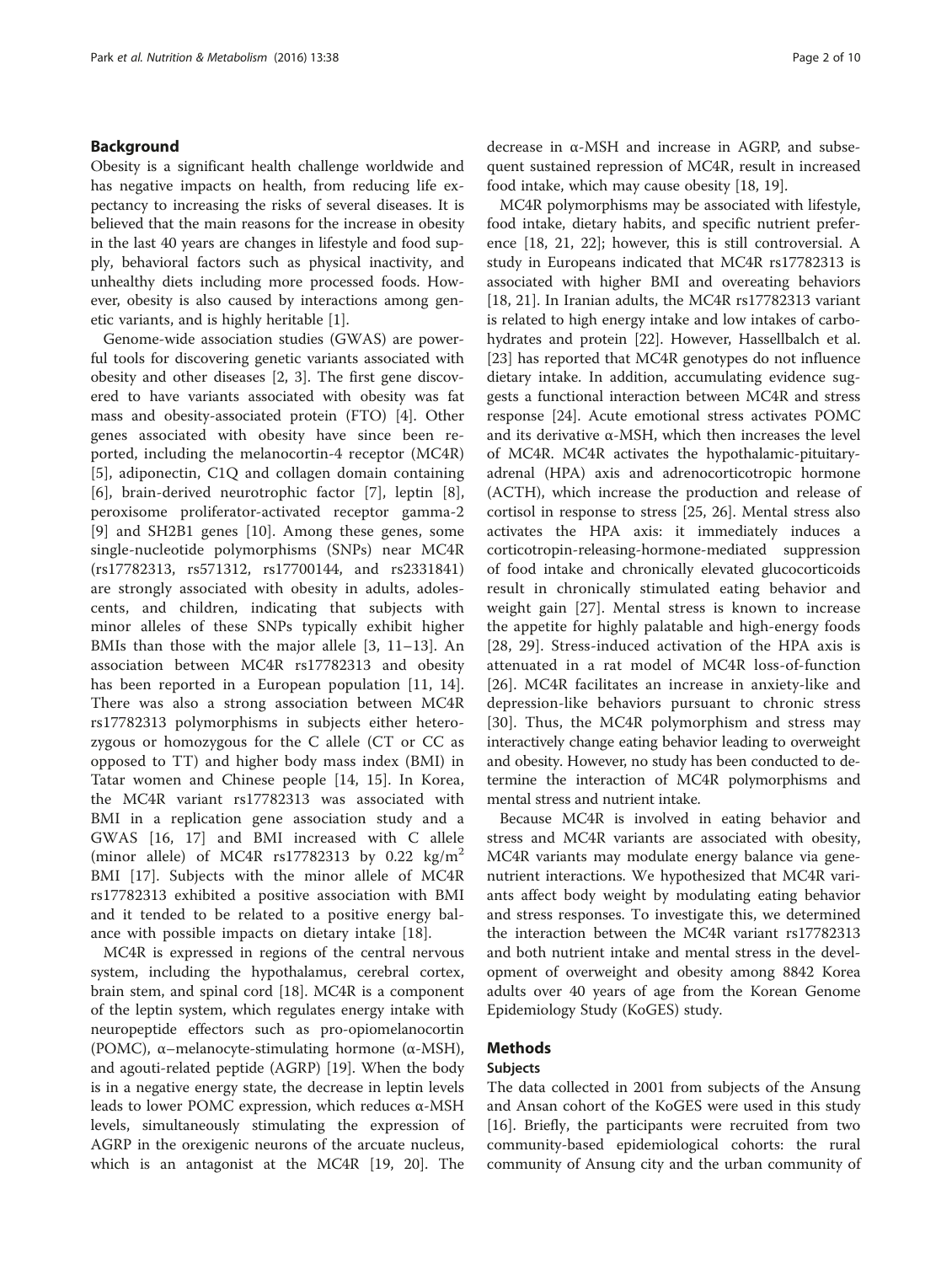Ansan city. A total of 8842 subjects (4183 men and 4659 women; age, 40–69 years) participated. This study was approved by the institutional review board of the Korean National Institute of Health for the KoGES and Hoseo University. Written informed consent was obtained from all of the subjects.

#### Basic characteristics and biochemical measurements

All of the participants had resided within the survey area for at least 6 months, and were mentally and physically healthy. Information on age, education, income, smoking history and alcohol consumption, and overall activity were collected during a health interview.

Parameters measured were height, weight, BMI (weight  $[kg]/square$  of height  $[m^2]$ ), waist and hip circumference, waist-to-hip ratio, and blood pressure. Obesity was defined as  $BMI \geq 25$ . Percent body fat (%BF) was measured by tetrapolar bioelectrical impedance analysis (Inbody 3.0, Biospace, Seoul, Korea). Previously validated, empirically derived formulas were used for bioelectrical impedance analysis of fat and lean tissue [[31\]](#page-9-0). Education level was categorized into three groups: less than high school, high school, and college or more. Household income (USD/month) was divided into four groups: very low (<1000), low (1000–2000), intermediate (2000–4000), and high (>4000). Smoking status was divided into three categories: current smoker, past smoker, and never smoker. Alcohol consumption was assessed by questioning the participants about their drinking behavior during the month prior to the interview. Alcohol consumption status was divided into four groups according to average daily consumption (g/week): nondrinker, moderate drinker  $(1-25)$ , and heavy drinker  $(>25)$ . Total activity was categorized into "little", "moderate" and "heavy" physical activity. Moderate activity was considered as the participation in moderate exercise (slow swimming, doubles tennis, volleyball, or occupational or recreational activity involving the carrying of light objects) for ≥ 30 min at a time three times per week, or as participation in vigorous exercise (running, climbing, fast cycling, fast swimming, football, basketball, rope jumping, squash, singles tennis, or occupational or recreational activity involving the carrying of heavy objects) for ≥ 20 min at a time once per week. Subjects were considered as having little activity if they had less than moderate activity whereas those with more than moderate activity were categorized into the heavy activity group. Mental stress was evaluated by asking subjects to 10 questions concerning their state of agitation and anxiety in the workplace and family situations in their daily life. The questions are as following: 1) Have a stomachache with anxiety and anger, 2) Be stressed in workplace and home, 3) Do eat, drink or smoke when being stressed, 4) Have headache, pain in neck and shoulders and insomnia, 5) Not relieved from stress by free time at night and weekends, 6) Not able to concentrate on routine life due to worrying about work, 7) Take a medicine to relive stress, 8) Hard to have enough time to relax, 9) Do not use free time enough to relieve stress and tension, and 10) Am pressed by deadlines at work. Each question about stress was answered with no (0), occasional (1) and frequent (2) stress. The severity of mental stress was calculated by the sum of all answers. Mental stress was categorized into three groups such as mild stress  $(\leq 2)$ , moderate stress  $(2-5)$  and severe stress  $(\geq 6)$ .

#### Genotyping and quality control

The genotype data were graciously provided by the Center for Genome Science, Korea National Institute of Health. The detailed genotyping and quality-control processes were previously described [\[16](#page-9-0)]. Briefly, most DNA samples were isolated from the peripheral blood of participants and genotyped using the Affymetrix Genome-Wide Human SNP array 5.0 (Affymetrix, Santa Clara, CA). The accuracy of the genotyping was examined using the Bayesian Robust Linear Modeling with Mahalanobis Distance genotyping algorithm [\[32](#page-9-0)]. Samples with low genotyping accuracies of < 98 %, high missing genotype call rates ( $\geq 4$  %), high heterozygosity (>30 %), or gender biases were excluded.

#### Assessment of foods and nutrient intake

The Korean dish-based semi-quantitative food frequency questionnaire (FFQ) was used to assess long-term food intake of the 8830 participants in the KARE studies. The validity and reproducibility of this FFQ were evaluated by previous studies in Korean population [[33](#page-9-0), [34](#page-9-0)]. This FFQ demonstrated moderate correspondence with the four 3-day food records for 4 seasons as tailing to 12 day food records in previous studies. Adjusted correlation coefficients between FFQ and 12-day food records ranged between 0.23 and 0.64 and the validation and reproducibility of this FFQ were acceptable [\[33\]](#page-9-0). This questionnaire requested information regarding the participant's average consumption of food items during last l year. The FFQ included 103 food items and the intake of food frequencies was divided into nine categories: never or seldom, once a month, two to three times a month, one to two times a week, three to four times a week, five to six times a week, once a day, twice a day, and three times or more every day. The amount of food intake at once was checked as "more", "equal", or "less" on the basis of the portion size. FFQ data were converted into food intake per day in each food category by multiplying the number of times each food was consumed by the amount of food intake. The portion size was given by pictures of foods in each food category and participants selected the frequencies based on the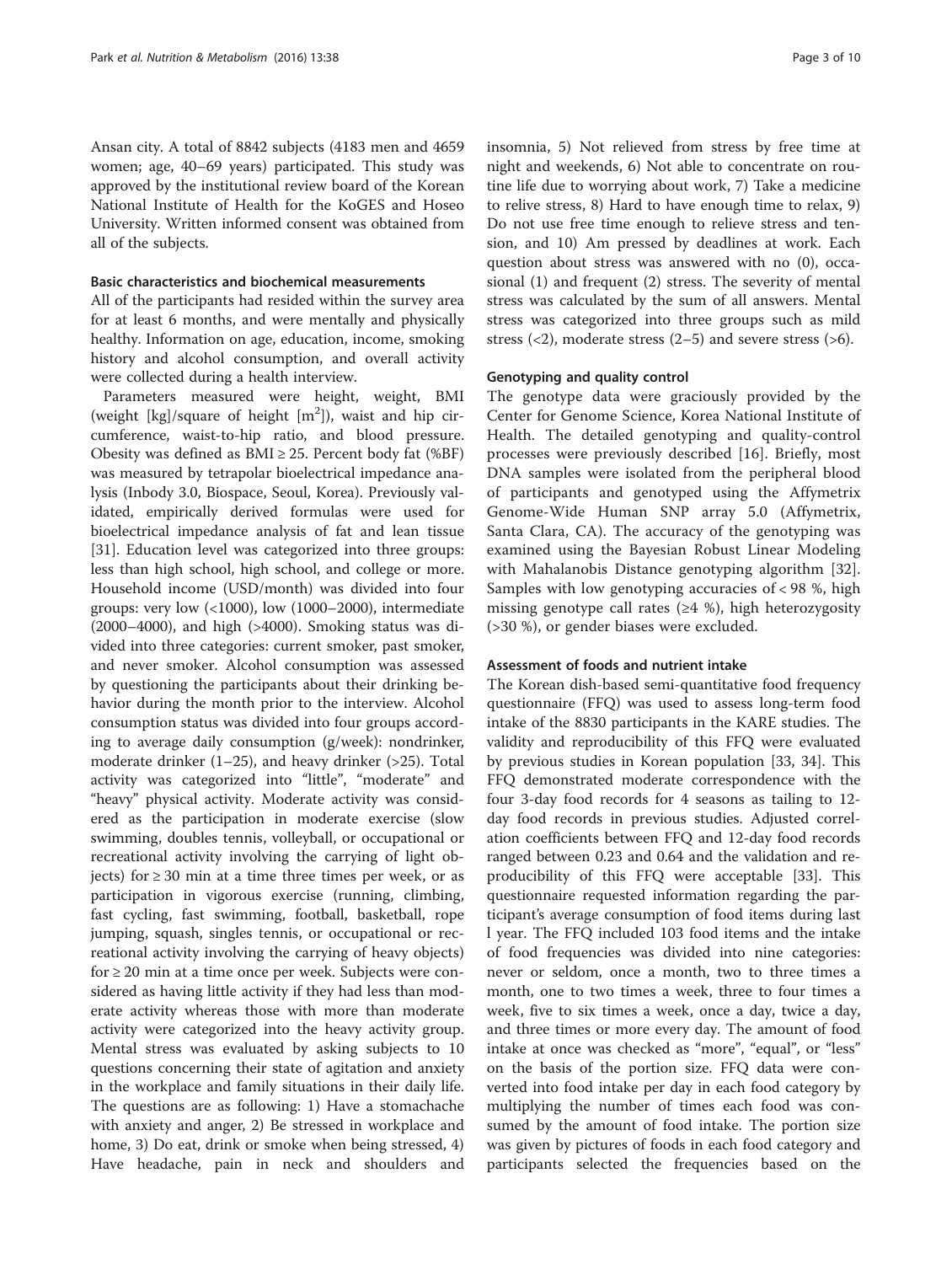defined portion size. The daily intake was computed based on the midpoint of the reported frequency category for each food item. For example, when one food item was checked as 2–4/week, and it was calculated to be 3/7 or 0.43 times/day.

Daily nutrient intake was calculated from semiquantitative food frequency questionnaires. From the food intake, energy and nutrients such as protein, carbohydrates, fat, fiber, total vitamin A, vitamin C, Na, Ca, and K were calculated using the Can-Pro 2.0 nutrient intake assessment software developed by the Korean Nutrition Society. Daily estimated energy requirement (EER) and recommended nutrient intake were used from Korean dietary reference intake (KDRI) according to age and gender [[35](#page-9-0)].

#### Statistical analysis

Statistical analyses were performed using GPLINK version 2.0 [\(http://pngu.mgh.harvard.edu/~purcell/plink](http://pngu.mgh.harvard.edu/~purcell/plink)) and SAS (version 9.3; SAS Institute, Cary, NC, USA). The descriptive statistics of participants for categorical variables, such as gender and dietary habits, were obtained by determining frequency distributions. Frequency distributions by classification variables were analyzed using the Chi-squared test. The descriptive statistics of continuous variables are expressed as means with standard deviations (SDs). Multivariate adjustments for comparisons of continuous variables were carried out by generalized linear models. The results were adjusted for age, gender, and residence area. To examine the interaction between the MC4R rs17782313 variants and dietary patterns or lifestyles, separate multivariate regression models were used for including the corresponding main effects and interaction terms in addition to the potential confounders. Next, odds ratios (ORs) and 95 % confidence intervals (CI) for dietary habits and different food items were calculated using different genotypes of MC4R with controlling for covariates using multivariable logistic regression method. The confounders used for the analysis were age, gender, residence area, BMI, total energy intake, physical activity, and smoking status as indicated.

#### Results

# Baseline characteristics of normal, overweight and obese subjects

The rates of overweight and obesity were higher as the subjects aged  $(P < 0.001)$ . Women were more often obese than men  $(P < 0.01)$  and higher incomes were associated with overweight and obesity  $(P < 0.001$ ; Table [1](#page-4-0)). Drinking was associated with higher rates of overweight and obesity but smoking was associated with lower rates of obesity (Table [1\)](#page-4-0). As expected, physical activity was found to have a negative association with overweight and obesity  $(P < 0.001)$ . However, mental stress was not independently associated with the rates of overweight and obesity. We observed statistical differences in genotype frequencies of MC4R polymorphism among the normal-weight, overweight and obesity groups ( $p < 0.01$ ; Table [1\)](#page-4-0). The frequencies of subjects with minor alleles were higher were in the ascending order of normalweight, over-weight and obese groups.

#### MC4R variants rs17782313 and rs571312 and BMI

The minor allele frequency (MAF) of MC4R rs17782313 was 25 %. The distribution of the MC4R rs17782313 genotypes was in Hardy-Weinberg equilibrium ( $p = 0.37$ ). Both the minor alleles C of rs17782313 and A of rs571312 were significantly associated with BMI. BMI was significantly higher in the ascending order of major alleles, heterozygotes and minor alleles in both MC4R rs17782313 and MC4R rs571312 without  $(p = 0.0008)$ and with adjusting for confounders including age, gender, residence area, daily energy intake, total activity, and smoking status ( $p = 0.0012$ ; Fig. [1\)](#page-4-0).

## Nutrient intake according to MC4R genotypes

Daily intake of energy, carbohydrate, fat and protein was not significantly different among MC4R rs17782313 genotypes after adjusting for age, gender, residence area and BMI (Table [2](#page-5-0)). Additionally, the daily energy intake as a percentage of the estimated energy requirement (EER), and energy percentage of carbohydrate and protein did not show any significant differences among MC4R polymorphisms after adjusting for confounders (Table [2](#page-5-0)). However, energy percentage of fat was significantly different among the MC4R genotype groups after adjusting for confounders ( $P < 0.05$ ; Table [2\)](#page-5-0).

#### Association between MC4R rs17782313 and food intake

We used the TT genotype as the reference to determine the adjusted OR for the relationship between MC4R rs17782313 and food intake after adjusting for confounders such as age, gender, residence area, daily energy intake, smoking status and physical activity (Table [3](#page-5-0)). MC4R rs17782313 C allele had a positive association with ramen and processed foods including canned tuna, fish cake, ham and cheese compared to the rs17782313 T allele after adjusting for confounders  $(OR = 1.021, 95 % CI = 1.004-1.038, p = 0.0173; OR =$ 1.010, 95 % CI = 1.001–1.019,  $p = 0.0254$  (Table [3](#page-5-0)). Although the subjects with MC4R minor allele had higher intake of processed foods, they did not consume other high fat foods like bacon. MC4R minor alleles were negatively associated with the intake of fruits after adjusting for confounders  $(OR = 0.991, 95 % CI =$ 0.982–0.999,  $p = 0.0350$  (Table [3\)](#page-5-0).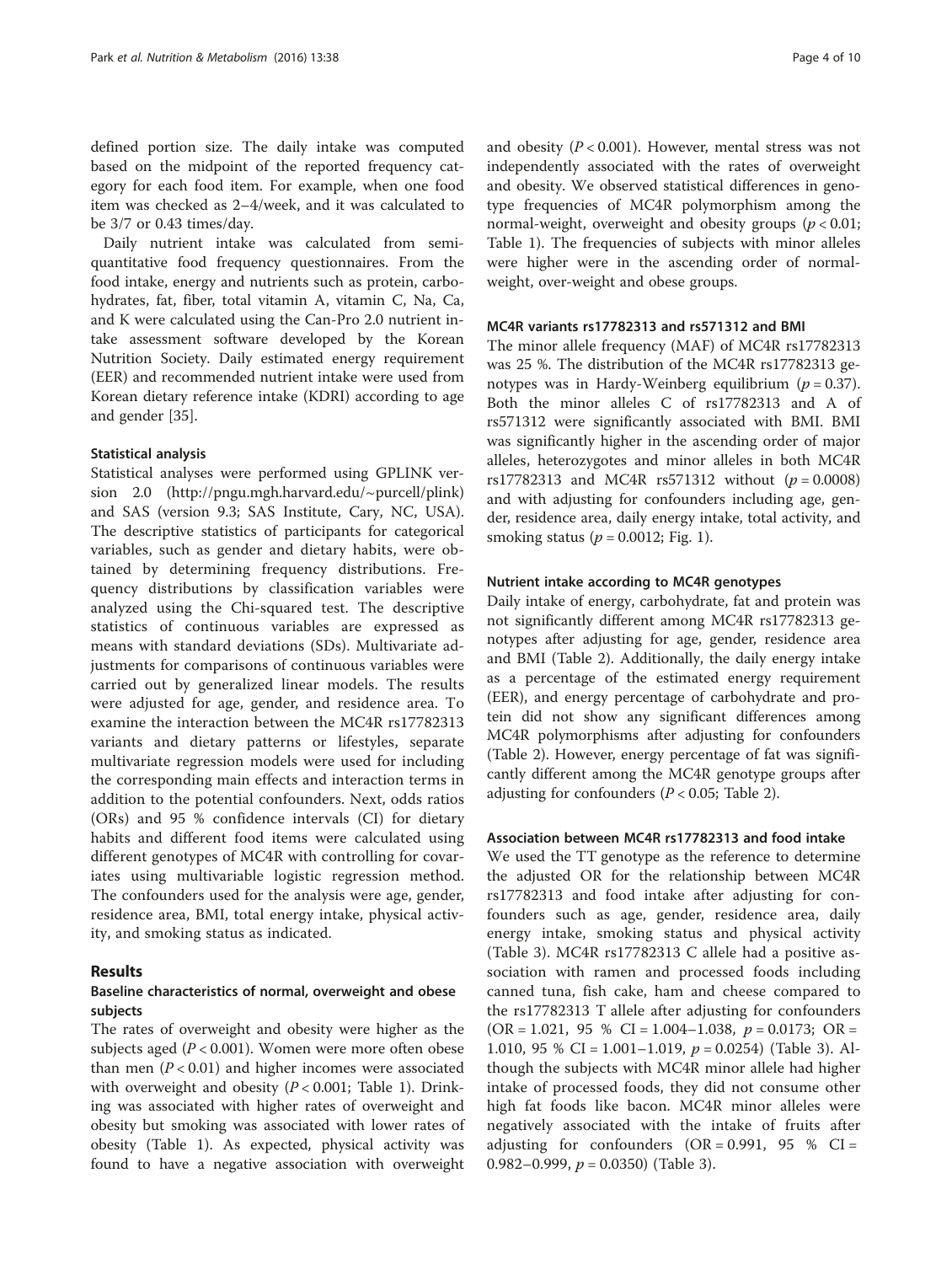|                    | Categories                       | Normal $(BMI < 23)$                                                                                                                                                                                                                                                                                                                                                                                                                        | Overweight $(23 = BMI < 25)$ | Obesity $(BMI > = 25)$ |
|--------------------|----------------------------------|--------------------------------------------------------------------------------------------------------------------------------------------------------------------------------------------------------------------------------------------------------------------------------------------------------------------------------------------------------------------------------------------------------------------------------------------|------------------------------|------------------------|
| Age                | $30 - 45$                        | 966 (41.0)                                                                                                                                                                                                                                                                                                                                                                                                                                 | 579 (24.6)                   | 813 (34.5)             |
|                    | $45 - 65$                        | 2295 (43.0)                                                                                                                                                                                                                                                                                                                                                                                                                                | 1124 (21.0)                  | 1924 (36.0)            |
|                    | $65+$                            | 648 (56.8)                                                                                                                                                                                                                                                                                                                                                                                                                                 | 168 (14.7)                   | 325 (18.5)***          |
| Gender (male %)    |                                  | 1855 (44.4)                                                                                                                                                                                                                                                                                                                                                                                                                                | 936 (20.1)                   | 1669 (35.8)**          |
| Income (USD/month) | < 1000                           | 1644 (53.8)                                                                                                                                                                                                                                                                                                                                                                                                                                | 516 (16.9)                   | 896 (29.3)             |
|                    | $1000 - 2000$                    | 1107 (24.8)                                                                                                                                                                                                                                                                                                                                                                                                                                | 535 (21.2)                   | 885 (35.0)             |
|                    | $2000 \sim 4000$                 | 899 (36.8)<br>614(25.2)<br>171 (26.0)<br>187 (28.4)<br>2407 (44.9)<br>1095 (20.4)<br>488 (22.9)<br>917 (43.1)<br>446 (41.2)<br>238 (22.0)<br>2216 (43.1)<br>1080 (21.0)<br>523 (38.6)<br>307 (22.7)<br>469 (21.1)<br>1102 (49.5)<br>1537 (37.7)<br>943 (23.1)<br>831 (39.7)<br>496 (23.7)<br>1354 (58.0)<br>388 (16.6)<br>2652 (44.6)<br>1238 (20.8)<br>1109 (43.3)<br>574 (22.4)<br>148 (44.3)<br>59 (17.7)<br>2302 (59.0)<br>1389 (35.6) | 928 (28.0)                   |                        |
|                    | >4000                            |                                                                                                                                                                                                                                                                                                                                                                                                                                            |                              | 201 (45.7)***          |
| Drinking (g/week)  | No                               |                                                                                                                                                                                                                                                                                                                                                                                                                                            |                              | 1863 (34.7)            |
|                    | Moderate $(1 \sim 25 \text{ q})$ |                                                                                                                                                                                                                                                                                                                                                                                                                                            |                              | 725 (34.0)             |
|                    | Heavy $(>25$ g)                  |                                                                                                                                                                                                                                                                                                                                                                                                                                            |                              | 398 (36.8)*            |
| Smoking            | Non                              |                                                                                                                                                                                                                                                                                                                                                                                                                                            |                              | 1847 (35.9)            |
|                    | Past                             |                                                                                                                                                                                                                                                                                                                                                                                                                                            |                              | 524 (38.7)             |
|                    | Current                          |                                                                                                                                                                                                                                                                                                                                                                                                                                            |                              | 657 (29.5)***          |
| Total activity     | Little                           |                                                                                                                                                                                                                                                                                                                                                                                                                                            |                              | 1597 (39.2)            |
|                    | Moderate                         |                                                                                                                                                                                                                                                                                                                                                                                                                                            |                              | 767 (36.6)             |
|                    | Heavy                            |                                                                                                                                                                                                                                                                                                                                                                                                                                            |                              | 591 (25.3)***          |
| <b>Stress</b>      | A little                         |                                                                                                                                                                                                                                                                                                                                                                                                                                            |                              | 2058 (34.6)            |
|                    | Moderate                         |                                                                                                                                                                                                                                                                                                                                                                                                                                            |                              | 877 (34.3)             |
|                    | Heavy                            |                                                                                                                                                                                                                                                                                                                                                                                                                                            |                              | 127 (38.0)             |
| MC4R rs17782313    | TT                               |                                                                                                                                                                                                                                                                                                                                                                                                                                            |                              | 214(5.5)               |
|                    | CT                               | 1039 (55.6)                                                                                                                                                                                                                                                                                                                                                                                                                                | 711 (38.0)                   | 119(6.4)               |
|                    | $\subset \subset$                | 1692 (55.4)                                                                                                                                                                                                                                                                                                                                                                                                                                | 1146 (37.5)                  | $218 (7.1)$ **         |

<span id="page-4-0"></span>Table 1 Baseline characteristics of subjects according to obesity

N (row %)

 $^*$ Significantly different in  $\chi$ 2 test at  $P < 0.05$ .  $^{**}$   $P < 0.01$ .  $^{***}$   $P < 0.001$ 



# Interaction between MC4R rs17782313 and energy and fat intake to determine the risk of obesity

There was relevant, but not quite significant ( $P = 0.594$ ), interaction between energy intake and MC4R polymorphism in determining the risk of obesity after adjusting for confounders such as age, gender, area, total activity and smoking status  $(P = 0.0594;$  Table [4](#page-6-0)). According to these interactions, the association of MC4R genotypes and obesity was dependent on the energy intake. When energy intake was greater than EER, subjects with heterozygotes and minor had a higher risk of obesity (OR = 1.033, 95 % CI: 1.005–1.039 and OR = 1.053, 95 % CI: 1.019–1.087, respectively) (Table [4](#page-6-0)). In correspondence of association analysis, BMI was higher with ascending order of MC4R genotype TT, CT and CC in participants with energy intake higher than EER after adjusting for age, gender, area, total activity and smoking status (Fig. [2a](#page-6-0)). However, there was no association of MC4R polymorphisms with obesity as energy intake was lower than EER (Table [4\)](#page-6-0) and BMI was not significantly different among the different groups of MC4R genotypes (Fig. [2a\)](#page-6-0).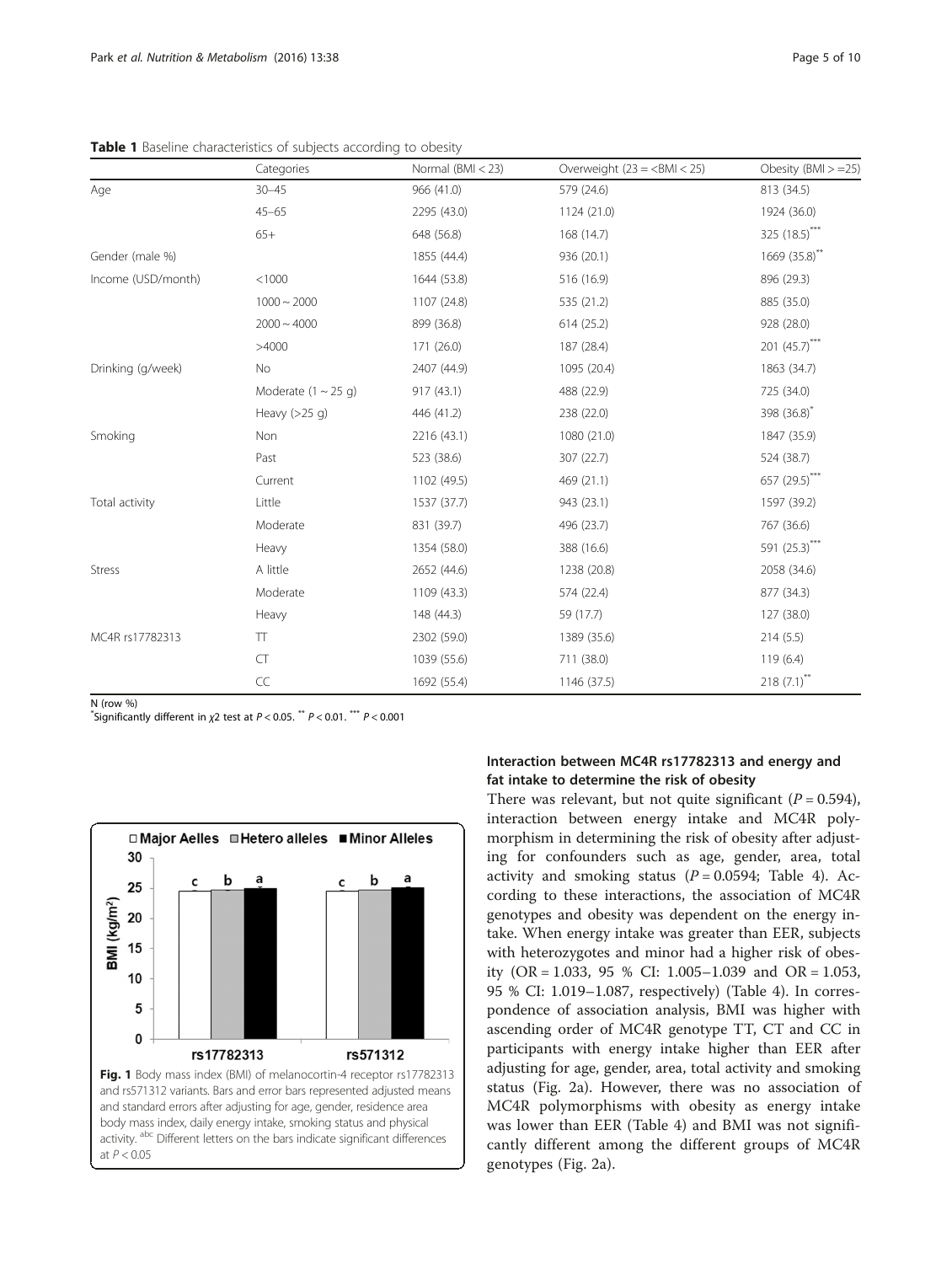<span id="page-5-0"></span>

|  |  | Table 2 Daily nutrient intake according to MC4R genotypes |  |  |
|--|--|-----------------------------------------------------------|--|--|
|  |  |                                                           |  |  |

|                                                     | $TT (n = 5033)$               | $CT (n = 3246)$  | $CC (n = 551)$  |
|-----------------------------------------------------|-------------------------------|------------------|-----------------|
| Energy intake (kcal)                                | $1915 \pm 694^{\circ}$        | $1932 \pm 733$   | $1933 \pm 839$  |
| $CHO$ (g)                                           | $335 \pm 114$                 | $339 \pm 119$    | $334 \pm 135$   |
| Protein (q)                                         | $65.9 \pm 31.1$               | $66.4 \pm 32.4$  | $67.3 \pm 33.5$ |
| Fat $(q)$                                           | $31.9 \pm 21.2$               | $32.0 \pm 21.8$  | $33.7 \pm 25.1$ |
| Percentage of energy intake based on EER            | $91.6 + 34.4$                 | $91.9 \pm 32.5$  | $92.8 \pm 39.8$ |
| Percentage of CHO intake based on energy intake     | $70.8 \pm 7.0$                | $70.9 + 6.8$     | $70.1 \pm 7.1$  |
| Percentage of protein intake based on energy intake | $13.6 \pm 2.4$                | $13.6 \pm 2.4$   | $13.7 \pm 2.4$  |
| Percentage of fat intake based on energy intake     | $14.4 \pm 5.4$ <sup>*/b</sup> | $14.3 \pm 5.2^*$ | $14.9 \pm 5.6*$ |

EER, estimated energy requirement; CHO, carbohydrate

a Geometric means ± SD

bAfter adjusting for age, gender, residence area body mass index, daily energy intake, smoking status and physical activity

\*Means with different letters indicated significant differences among the groups at  $P = 0.05$ 

We did not find a statistically significant interaction between fat intake and MC4R polymorphism in investigating the prevalence of obesity after adjusting for confounders such as age, gender, area, total activity and smoking status ( $P = 0.4531$ ; Table [4\)](#page-6-0). However, there was a significant association between obesity and fat intake and MC4R genotypes when fat intake was higher than 14 % of energy, which was the median of these cohorts. In the higher fat intake group, subjects with minor alleles had a higher risk of obesity (OR = 1.052, 95 % CI: 1.003–1.103; Table 2) (Table [4\)](#page-6-0). Subjects with lower fat intake did not show any association with MC4R genotypes and the risk of obesity. The intake of carbohydrates and proteins did not exhibit any significant association with MC4R genotypes and the risk of obesity (data not shown).

# Interaction between MC4R rs17782313 and mental stress is associated with the risk of obesity

There was a significant and relevant interaction between mental stress levels and MC4R polymorphism when determining the risk of obesity after adjusting for confounders such as age, gender, area, daily energy intake, total activity and smoking status ( $P = 0.0359$ ; Table [4](#page-6-0)). In subjects with high stress levels, those with minor alleles had a higher risk of obesity (OR = 1.112, 95 % CI: 1.054– 1.173;  $P < 0.001$ ) (Table [4](#page-6-0)). However, in subjects with low stress, heterozygotes for the minor allele were also found

Table 3 Adjusted odds ratios of food intake measured by food frequency questionnaires according to MC4R genotypes<sup>a</sup>

|                             | $TT (n = 5033)$ | $CT (n = 3246)$               | $CC (n = 551)$           |
|-----------------------------|-----------------|-------------------------------|--------------------------|
| Rice                        | 1 <sub>b</sub>  | $1.001$ $(0.995 - 1.007)^{c}$ | $0.992(0.979 - 1.004)$   |
| Cereals rice                |                 | $0.998(0.992 - 1.004)$        | $0.993(0.980 - 1.005)$   |
| Sweets <sup>d</sup>         |                 | 0.999 (0.996-1.003)           | 1.002 (0.996-1.008)      |
| Ramen                       |                 | 1.006 (0.974-1.040)           | 1.021 (1.004-1.038)*     |
| Processed food <sup>e</sup> |                 | 1.006 (0.989-1.023)           | $1.010(1.001 - 1.019)^*$ |
| Beef                        |                 | 1.005 (0.984-1.027)           | $0.987(0.984 - 1.027)$   |
| Pork                        |                 | $0.993(0.975 - 1.010)$        | $1.005(0.971 - 1.040)$   |
| Bacon                       |                 | $0.991(0.983 - 0.999)$        | 1.004 (0.989-1.020)      |
| Fish                        |                 | 1.012 (0.999-1.026)           | 1.014 (0.989-1.040)      |
| Kimchi                      |                 | $0.998(0.993 - 1.003)$        | $0.999(0.990 - 1.008)$   |
| Coffee                      |                 | 1.002 (0.999-1.004)           | 1.004 (0.998-1.009)      |
| Tea                         |                 | 1.007 (0.997-1.017)           | 1.004 (0.985-1.024)      |
| Milk and yogurt             |                 | 1.001 (0.998-1.003)           | 1.004 (0.999-1.009)      |
| Fruits                      |                 | 1.001 (0.997-1.005)           | $0.991$ (0.982-0.999)*   |

"Significantly different from reference group at  $P = 0.05$ <br>and iusted by age, gonder residence area, body mass in

<sup>a</sup>Adjusted by age, gender, residence area, body mass index, daily energy intake, smoking status and physical activity

<sup>b</sup>Reference group

c Odds ratio and 95 % confidence intervals

<sup>d</sup>Sweets included cake, candy, ice cream and chocolate

e Processed foods included canned tuna, fish cake, ham and cheese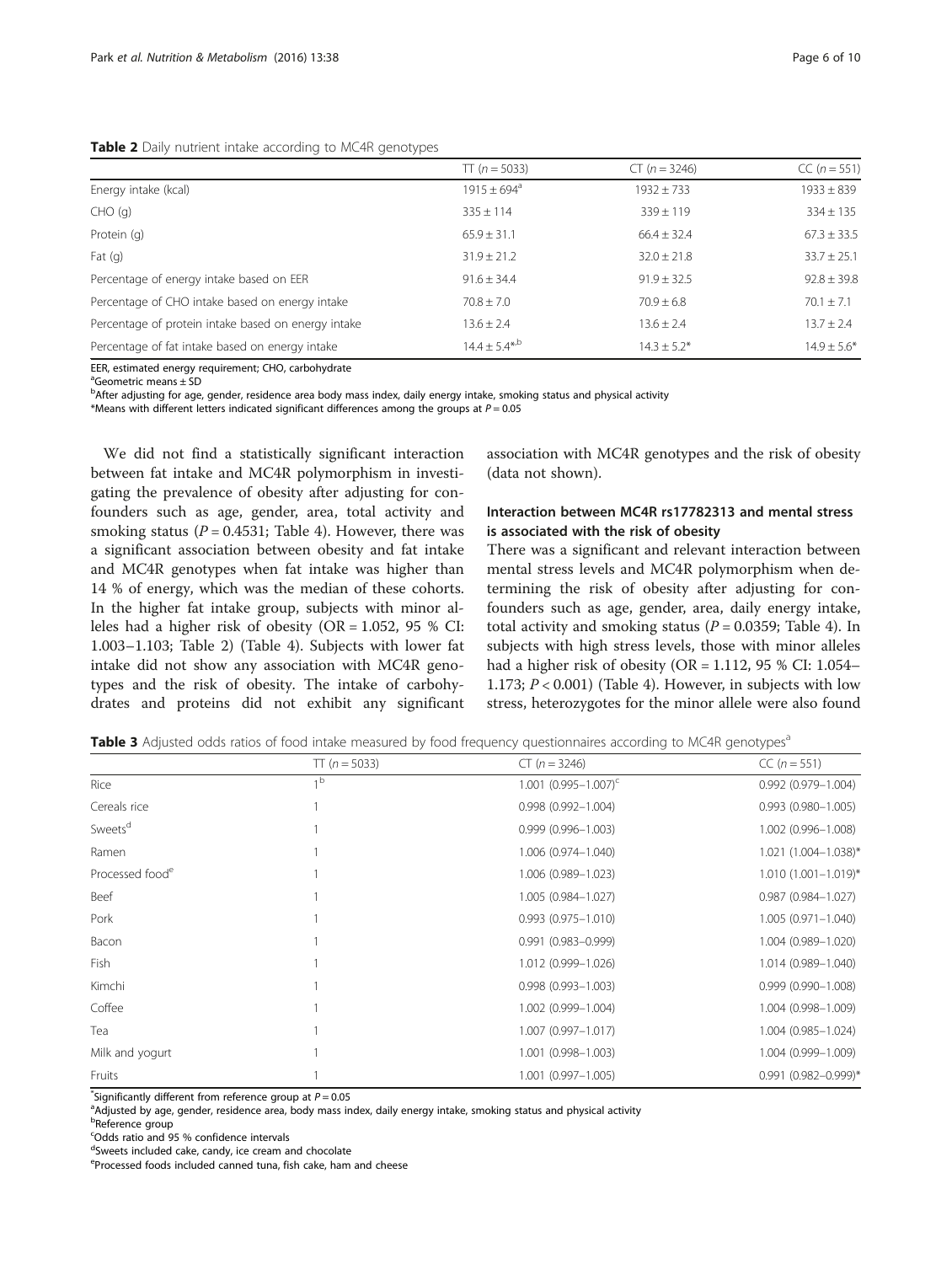|               |                     |     |                                      | CC                            | Interaction <sup>d</sup> |
|---------------|---------------------|-----|--------------------------------------|-------------------------------|--------------------------|
| Energy intake | Higher than EER     | 1 a | $1.022$ (1.005-1.039) <sup>*,b</sup> | 1.053 (1.019-1.087)**         | 0.0594                   |
|               | Lower than EER      |     | $1.002(0.945 - 1.062)$               | 1.064 (0.961-1.177)           |                          |
| Fat intake    | Higher fat $(214%)$ |     | $1.015(0.989 - 1.042)^{b}$           | 1.052 (1.003-1.103)*          | 0.4531                   |
|               | Lower fat $(<14%$ ) |     | 1.021 (0.996-1.047)                  | 1.045 (0.994-1.099)           |                          |
| Stress status | High stress         |     | $1.012$ $(0.983 - 1.042)^c$          | $1.112$ $(1.054 - 1.173)$ *** | 0.0359                   |
|               | Low stress          |     | 1.027 (1.006-1.049)*                 | 1.020 (0.978-1.062)           |                          |

<span id="page-6-0"></span>**Table 4** Association between MC4R rs17782313 polymorphism and obesity according to energy and fat intake

\*Significantly different from reference group at  $P = 0.05$ .  $^{**}P = 0.01$ ,  $^{***}P = 0.001$ 

<sup>a</sup>Reference group

b<br>Odds ratio and 95 % confidence intervals after adjusted for age, gender, residence area, total activity and smoking status

c Odds ratio and 95 % confidence intervals after adjusted for age, gender, residence area, daily energy intake, total activity and smoking status

<sup>d</sup>P value for the interaction term between MC4R polymorphism and energy intake, fat intake or stress status in the logistic regression model

to have a higher risk of obesity  $(OR = 1.027; 95 %$  CI: 1.006–1.049;  $P = 0.0105$ ) (Table 4). In correspondence of association analysis, BMI was higher with ascending order of MC4R genotype TT, CT and CC in participants with high stress levels after adjusting for age, gender, area, daily energy intake total activity and smoking status whereas in subjects with low stress, BMI was higher in heterozygotes than major allele (Fig. 2b).

Although people with high levels of stress and MC4R minor allele had higher energy intake, it was not significantly different (Table [5\)](#page-7-0). The daily intake and the



percentage of fat and protein based on energy intake were also higher in people with high stress and MC4R minor allele but it was not significantly different (Table [5\)](#page-7-0).

#### **Discussion**

Many studies have indicated that the expression of MC4R in the hypothalamus leads to excessive energy intake [[15](#page-9-0), [16](#page-9-0)], and also that it is regulated by stress through the HPA axis [\[22\]](#page-9-0). It has also been reported that MC4R variants are associated with the incidence of obesity [[5, 10, 12](#page-9-0)]. We hypothesized that there is an interaction between MC4R rs17782313 variants and diet and lifestyle that influence the risk of obesity. There was a positive interaction between MC4R variants and mental stress levels that was significantly associated with the risk of obesity after adjusting for age, gender, residence area, daily energy intake, smoking status and physical activity. In subjects with high stress, those with MC4R minor alleles had higher BMIs after adjusting for confounders without modulating energy and nutrient intake; they also had a preference for spicy taste. Furthermore, in the group with energy intake higher than EER, subjects with MC4R minor alleles had higher BMIs than those with the major alleles but with similar energy intakes. Therefore, MC4R variants interacted with energy intake and mental stress levels to promote obesity. To the best of our knowledge, no previous studies have investigated the interactions between MC4R variants and nutrient intake and mental stress in Korean adults.

In several populations, the MAF of MC4R rs17782313 varies from 24 % to 26 %; Therefore, the MAF of MC4R rs17782313 in Koreans (25 %) was comparable to studies in other ethnicities [\[11](#page-9-0), [14](#page-9-0), [16](#page-9-0)]. Those previous studies found that the MC4R rs17782313 C allele was a risk allele for obesity. The MC4R rs17782313 CC genotype has a strong positive association with BMI which has been clearly demonstrated in European and Tatar populations in which subjects with the rs17782313 variant had higher BMIs [\[11](#page-9-0), [14\]](#page-9-0). These results suggest that the MC4R minor allele is a risk factor for obesity across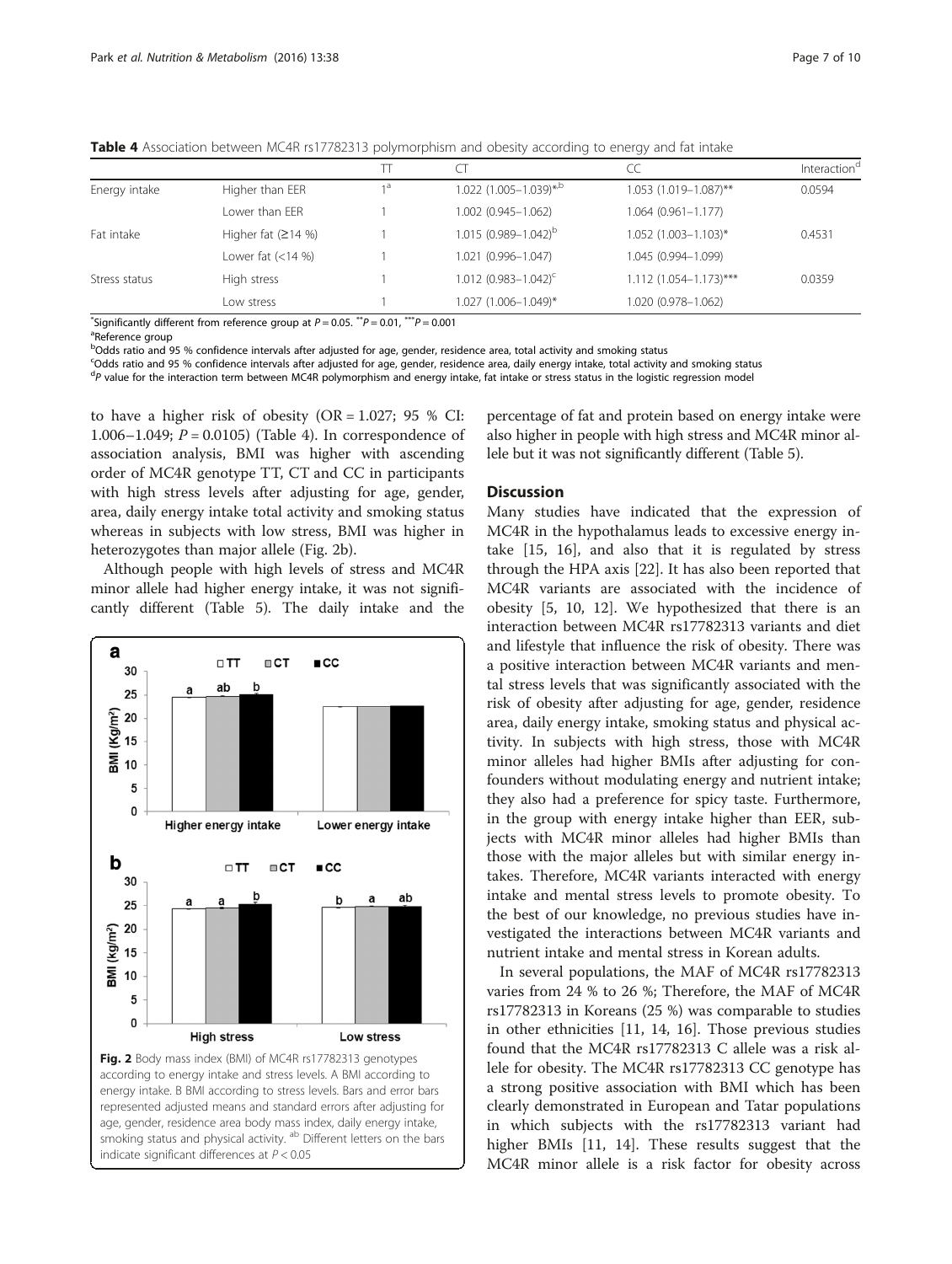|                                                     | High stress     |                 |                 | Low stress       |                 |                 |
|-----------------------------------------------------|-----------------|-----------------|-----------------|------------------|-----------------|-----------------|
|                                                     | $TT (n = 1607)$ | $CT (n = 1091)$ | $CC (n = 193)$  | $\Pi$ (n = 3426) | $CT (n = 2081)$ | $CC (n = 347)$  |
| Energy intake (kcal)                                | $1949 \pm 599$  | $1945 \pm 647$  | $1975 \pm 647$  | $1882 \pm 661$   | $1903 \pm 684$  | $1903 \pm 970$  |
| CHO(q)                                              | $336 \pm 97$    | $337 \pm 104$   | $340 \pm 109$   | $330 \pm 110$    | $334 \pm 109$   | $327 \pm 154$   |
| Protein (q)                                         | $68.2 \pm 27.1$ | $67.6 \pm 30.0$ | $69.7 \pm 27.8$ | $64.9 \pm 28.5$  | $65.7 \pm 32.1$ | $67.3 \pm 37.9$ |
| Fat $(q)$                                           | $34.4 \pm 19.8$ | $33.8 \pm 20.8$ | $35.1 \pm 20.0$ | $31.2 \pm 20.0$  | $31.5 \pm 20.5$ | $33.9 \pm 29.0$ |
| Na (mg)                                             | $3271 + 1710$   | $3296 + 1750$   | $3253 \pm 1537$ | $3111 \pm 1661$  | $3143 \pm 1669$ | $3179 \pm 1951$ |
| Percentage of energy intake based on EER            | $91.0 \pm 29.5$ | $90.3 \pm 26.7$ | $93.1 \pm 31.6$ | $90.5 \pm 33.8$  | $91.8 \pm 33.1$ | $92.7 \pm 46.4$ |
| Percentage of CHO intake based on energy intake     | $69.6 \pm 6.6$  | $70.0 \pm 6.5$  | $69.3 \pm 6.4$  | $70.8 \pm 6.8$   | $70.8 \pm 6.5$  | $69.8 \pm 7.5$  |
| Percentage of protein intake based on energy intake | $13.8 \pm 2.3$  | $13.7 \pm 2.3$  | $14.0 \pm 2.2$  | $13.6 \pm 2.4$   | $13.6 \pm 2.3$  | $13.9 \pm 2.4$  |
| Percentage of fat intake based on energy intake     | $15.4 \pm 5.2$  | $15.1 \pm 5.1$  | $15.6 \pm 5.0$  | $14.3 \pm 5.3$   | $14.3 \pm 5.0$  | $15.1 \pm 5.9$  |

<span id="page-7-0"></span>Table 5 Daily nutrient intake according to MC4R genotypes and stress levels

CHO carbohydrate, EER energy estimated requirement

ethnicities. In the Korean population, people with the MC4R minor allele exhibit a small but significant increase in BMI  $(0.5 \pm 0.04 \text{ kg/m}^2)$  in comparison to the MC4R major allele, but in European population the BMI difference between MC4R genotypes is  $4.1 \pm 9.1$  kg/m<sup>2</sup> [[36\]](#page-9-0). The differences in BMI between MC4R genotypes were higher in the participants with high levels of stress  $(0.78 \pm 0.05 \text{ kg/m}^2)$ . However, it was still a much lower difference in Koreans than in Europeans [[36](#page-9-0)] and Native Americans [\[37](#page-9-0)]. The small difference in BMI in the Korean population was associated with participants within a normal range of BMI  $(24.1 \pm 3.1 \text{ kg/m}^2)$  in comparison to European population  $(31.8 \pm 9.5 \text{ kg/m}^2)$ . In addition, the average caloric intake of Koreans was also mostly within the EER. The higher BMI in subjects with the MC4R minor alleles was related to a small increase in daily energy intake and high fat intake in the present study. Even though daily energy intake was slightly and insignificantly higher in participants with MC4R minor alleles, it influenced the increase in BMI. In the participants with higher than EER, the participants with MC4R minor alleles had much higher BMI than those with major alleles. The present study demonstrated that MC4R rs17782313 minor allele increased BMI in participants with energy intake higher than EER. Thus, the greater increase of BMI in MC4R minor allele in European population may be involved in higher energy intake, and the less pronounced effect of the minor alleles on the BMI of Koreans may be due to overall lower BMIs and lower energy intakes in the Korean population.

Gene-environment interactions play an important role in the etiology of obesity. MC4R variants have been implicated in the modulation of nutrient intake in previous studies [\[21, 22](#page-9-0)]. Some studies have indicated a positive association between the MC4R rs17782313 variant and the consumption of higher-energy and fatty foods [\[21](#page-9-0)]. An NHS cohort study indicated a positive association between the MC4R rs17782313 variant and the consumption of higher-energy and fatty foods in the United States using FFQ [\[11](#page-9-0)] and multiple 1-week dietary records, and the same result was confirmed in Iran based on a 3-day food record [[21](#page-9-0)]. However, Qi et al. [[21\]](#page-9-0) have shown that the MC4R C allele is significantly associated with high intakes of total energy ( $P = 0.028$ ), total fat ( $P = 0.008$ ) and protein ( $P = 0.003$ ) after adjustment for age, BMI, and diabetes status; although the associations between MC4R rs17782313 and BMI were significant  $(P = 0.002)$  independent of dietary intakes. However, in the present study, the daily energy intake was not significantly different according to MC4R genotypes, but subjects with MC4R C alleles had higher intakes of processed foods than those with T alleles. This was consistent with the results that subjects with MC4R C alleles had higher fat percent based on energy intake than others. Consistent with the present study, daily energy, carbohydrates, protein and fat intakes were not significantly different among MC4R genotypes [\[23](#page-9-0)]. However, unlike the present study, MC4R genotype has a positive association with intake of energy, fat and protein [[21\]](#page-9-0). Therefore, the association between MC4R genotypes and food intake remains unclear and further multi-center studies are needed.

No studies have reported interactions between MC4R genotypes and mental stress. We found new evidence that the MC4R rs17782313 C allele interacts with mental stress to promote obesity; but in this population, only in subjects with high stress. Some animal studies have demonstrated a relationship between MC4R gene, mental stress and food intake through the HPA axis [[24](#page-9-0)–[26](#page-9-0)]. MC4R facilitates the regulation of the HPA axis in response to psychological stress [\[26](#page-9-0)]. In MC4R knockout mice the plasma ACTH and corticosterone levels are significantly lower in response to restraint stress, suggesting that MC4R is a mediator of communication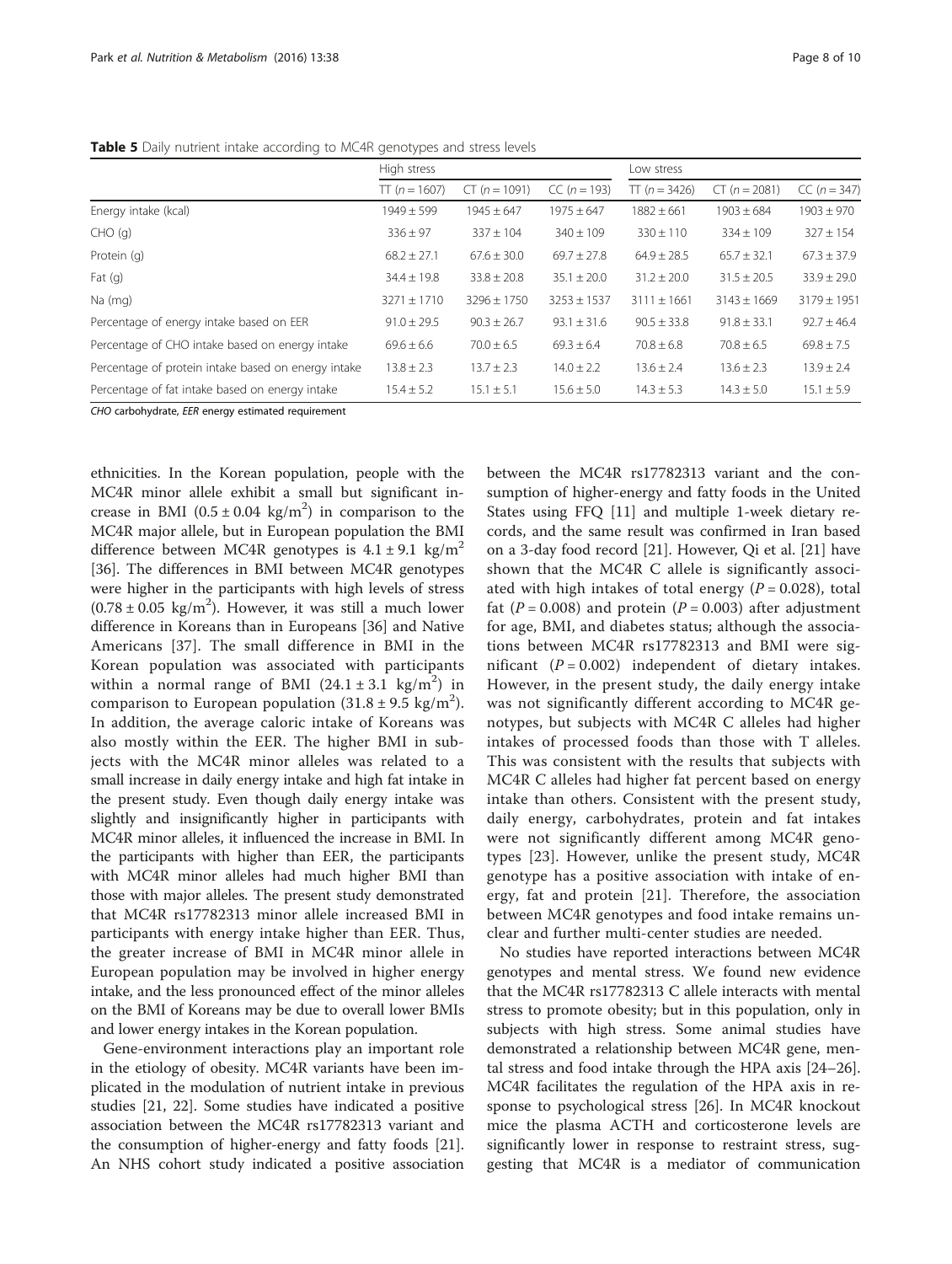between brain and peripheral stress system to facilitate mental stress [[25, 38](#page-9-0)]. Infusion of a selective MC4R agonist into the medial amygdala elicits anxiety in the elevated plus-maze test and decreases food intake [\[25](#page-9-0)]. In contrast, an MC4R antagonist infusion blocks restraint stress-induced anxiogenic and anorectic effects [\[26](#page-9-0)]. These results suggest that acute stress decreases food intake via the HPA axis. Saegusa et al. [[38\]](#page-9-0) reported that MC4R stimulation by stress results in decreased peripheral ghrelin concentrations, thereby suppressing food intake in animals. However, long-term stress increases serum glucocorticoid levels to induce food intake. Thus, MC4R genotypes may influence eating behaviors through stress response and may be involved in weight gain in humans.

Mental stress influences eating choices but people with mental stress have different choice of comfort food [\[39](#page-9-0)]. People differ in their preferences for spicy, oily, or sweet foods as comfort foods when stressed [\[40](#page-9-0)]. High stress situations change eating patterns and increase the consumption of highly palatable foods, which in turn augments incentive salience of highly palatable foods. Thus, the alteration of eating patterns enhances risk of weight gain and obesity [[41\]](#page-9-0). Emotional eaters with stress consume more sweet foods and oily foods than unstressed and non-emotional eaters [\[40\]](#page-9-0). Participants with a high level of work stress consumed more saturated fat and high-energy foods [[42](#page-9-0), [43\]](#page-9-0). Korean high school students consumed more sweet foods with mental stress [\[43](#page-9-0)]. Thus, the choice of comfort foods is somewhat different according to age, gender, and personality, but may also be related to differences in genetic backgrounds. In the present study, subjects with MC4R minor alleles consumed a higher percentage of processed foods, which might be related to a busy lifestyle but not the preference of taste.

There were several limitations to our analysis. First, cause-and-effect cannot be established because this was a cross-sectional cohort study. Second, obese participants with the rs17782313 CC genotype were underrepresented  $(n = 544)$ . Third, preferences for particular foods were not strongly correlated with food intake as measured by the FFQ. There are 103 kinds of foods in the FFQ, but only 5 spicy foods (cabbage kimchi, radish kimchi, nabak kimchi, green pepper, and onion), and spiciness is not dependent on the kind of food but rather on the amount of red pepper used. Thus, the preference for spicy foods cannot be matched with the results of the FFQs. Only green peppers can be said to partly reflect the preference of spiciness but this pepper is not frequently consumed. However, the preference of sour taste and fruit intake was somewhat consistent: subjects with the MC4R minor allele consumed less fruits and subjects with MC4R minor allele did not prefer sour taste in low stress state. Nonetheless, the consumption of green peppers tended to increase with the MC4R C allele but the association was not significant. Thus, MC4R variants were positively associated with a preference for spicy foods. The FFQ included seven processed foods: cheese, ramen, frozen dumplings, sausage, chips, canned tuna, and ham. The preference for processed foods may be well reflected by the FFQ. However, Brazilian subjects who consumed more processed foods did not consider processed foods to be a preference, but they preferred to consume oily foods [[44\]](#page-9-0).

### Conclusions

We confirmed that there was a positive interaction between MC4R variants and energy intake which was associated with increased risk of obesity after adjusting for confounders. The interaction of mental stress with MC4R significantly increased the risk of obesity: Korean adults with MC4R minor alleles had a higher risk of obesity in high stress states independent of other obesity related factors. Furthermore, Korean adults with C alleles had increased risk of obesity only with energy intakes in excess of the EER. Therefore, this research might identify subjects with specific MC4R minor alleles as a human subset of people with a low metabolic tolerance for excessive energy intake, especially when under stress.

#### Abbreviations

GWAS: genome-wide association studies; FTO: fat mass and obesityassociated protein; MC4R: melanocortin-4 receptor; SNPs: single-nucleotide polymorphisms; POMC: pro-opiomelanocortin; α-MSH: α–melanocytestimulating hormone; AGRP: agouti-related peptide; HPA: hypothalamicpituitary-adrenal; ACTH: adrenocorticotropic hormone; KoGES: Korean Genome Epidemiology Study; BMI: body mass index; FFQ: semi-quantitative food frequency questionnaire; EER: estimated energy requirement; DRI: dietary reference intake; SDs: standard deviations; CI: confidence intervals.

#### Competing interests

The authors declare that they have no competing interests.

#### Authors' contributions

SP and JWD participated in the experimental design, interpreted the data and wrote the manuscript. XZ and HSJ analyzed the genetic data and YHL and HJL participated to discuss the results and to write the manuscript. All authors listed in a manuscript have contributed substantially to the work and seen and approved the submitted version. No part of the work has been published before.

#### Acknowledgement

We acknowledge funding from the Korean Research Foundation in Korea (NRF-2015R1D1A3A01019577) and the Ministry of Trade, Industry and Energy (MOTIE), KOREA, through the Education Support program for Creative and Industrial Convergence.

#### Author details

<sup>1</sup>Department of Food and Nutrition, Obesity/Diabetes Research Center, Hoseo University, 165 Sechul-Ri, BaeBang-Yup, Asan-Si, Chung Nam-Do 336-795, South Korea. <sup>2</sup>Department of R&D, Daily Manufacturing Inc. Rockwell, NC, USA. <sup>3</sup>Department of Biomedical Science, Hoseo University, Asan, South Korea. <sup>4</sup>Center for Biomedical Science, Korea National Institute of Health, Cheongju, South Korea. <sup>5</sup>Department of Nanobiomechatronics, Hoseo University, Asan, South Korea.